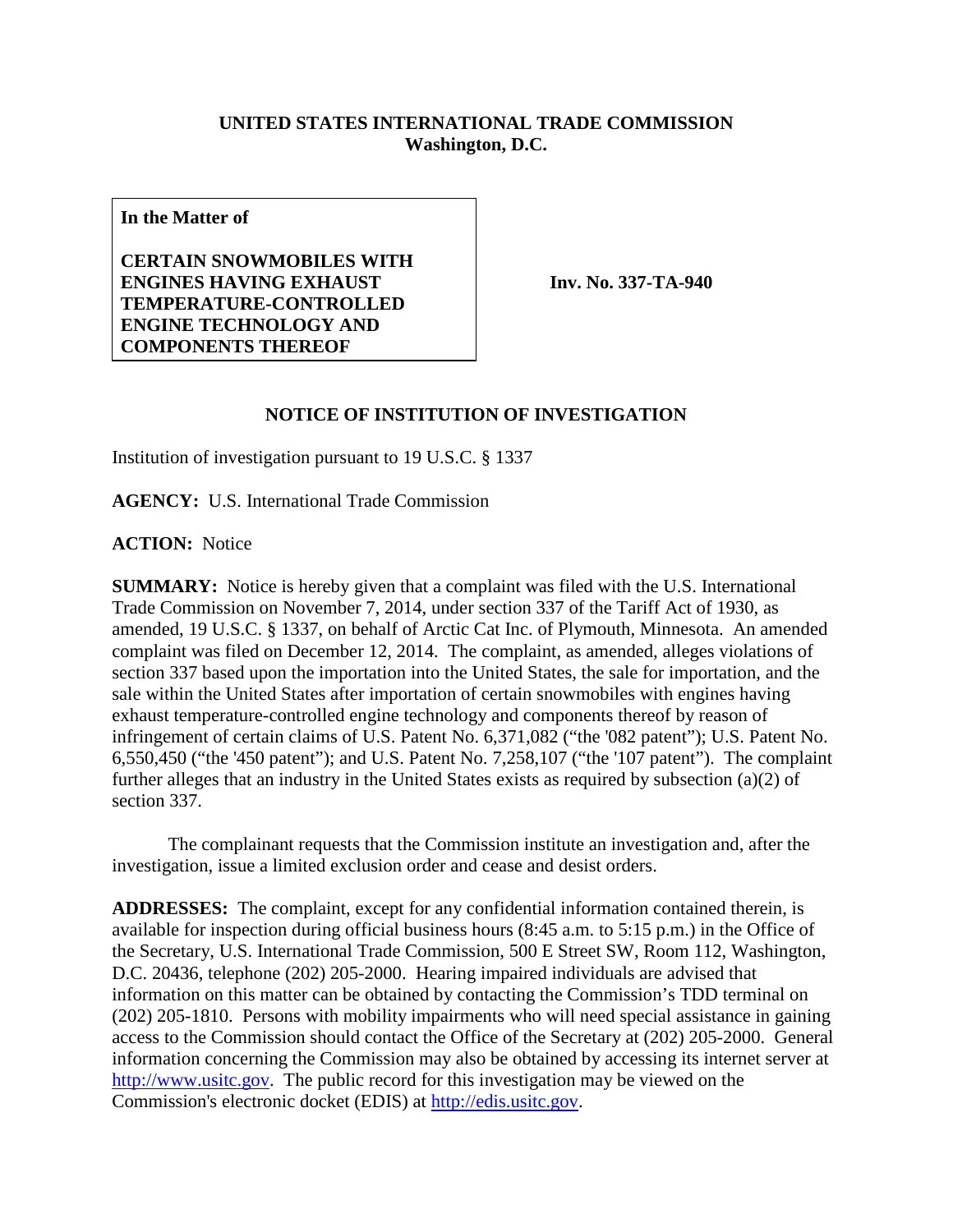**FOR FURTHER INFORMATION CONTACT:** The Office of Unfair Import Investigations, U.S. International Trade Commission, telephone (202) 205-2560.

**AUTHORITY:** The authority for institution of this investigation is contained in section 337 of the Tariff Act of 1930, as amended, and in section 210.10 of the Commission's Rules of Practice and Procedure, 19 C.F.R. § 210.10 (2014).

**SCOPE OF INVESTIGATION:** Having considered the complaint, the U.S. International Trade Commission, on December 18, 2014, **ORDERED THAT** –

(1) Pursuant to subsection (b) of section 337 of the Tariff Act of 1930, as amended, an investigation be instituted to determine whether there is a violation of subsection (a)(1)(B) of section 337 in the importation into the United States, the sale for importation, or the sale within the United States after importation of certain snowmobiles with engines having exhaust temperature-controlled engine technology and components thereof by reason of infringement of one or more of claims 1, 3-8, and 10-14 of the '082 patent; claims 1-3, 5-11, and 13-16 of the '450 patent; and claims 1-5, 7-10, and 15-19 of the '107 patent, and whether an industry in the United States exists as required by subsection (a)(2) of section 337;

(2) For the purpose of the investigation so instituted, the following are hereby named as parties upon which this notice of investigation shall be served:

(a) The complainant is:

Arctic Cat Inc. 505 North Highway 169 Suite 1000 Plymouth, MN 55441

(b) The respondents are the following entities alleged to be in violation of section 337, and are the parties upon which the complaint is to be served:

> Bombardier Recreational Products, Inc. 726 rue St-Joseph Street Valcourt, Québec Canada, J0E 2L0

BRP US Inc. 10101 Science Drive Sturtevant, WI 53177-1757

(c) The Office of Unfair Import Investigations, U.S. International Trade Commission, 500 E Street SW, Suite 401, Washington, D.C. 20436; and